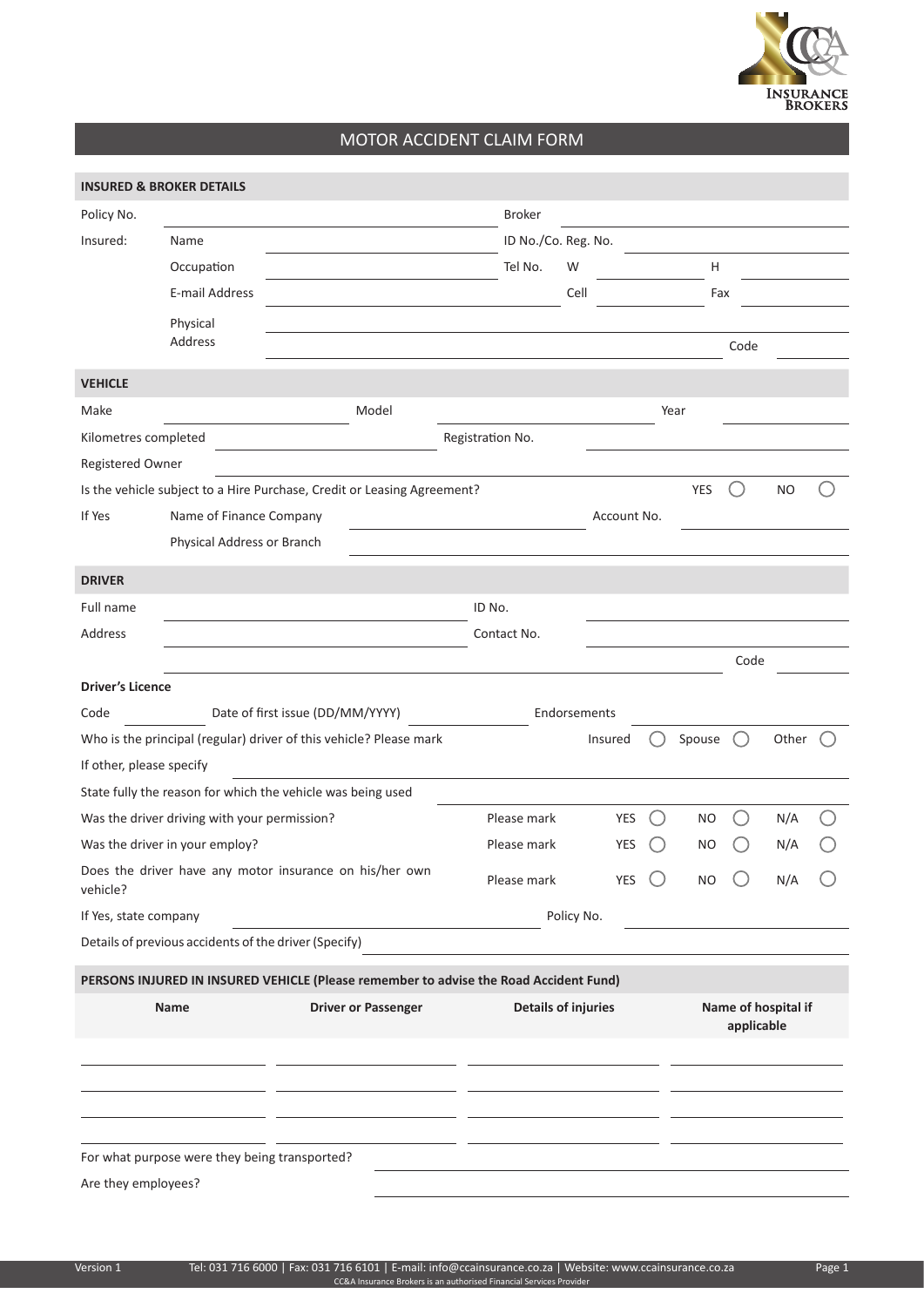

| THIRD-PARTY INJURIES (Persons injured other than in the Insured Vehicle)                      |                                   |                            |                                 |                                   |  |  |
|-----------------------------------------------------------------------------------------------|-----------------------------------|----------------------------|---------------------------------|-----------------------------------|--|--|
| Name                                                                                          | Driver/Passenger or<br>Pedestrian | <b>Details of injuries</b> |                                 | Name of hospital if<br>applicable |  |  |
| THIRD-PARTY INFORMATION/VEHICLE OR PROPERTY DAMAGE (This is compulsory for recovery purposes) |                                   |                            |                                 |                                   |  |  |
| <b>VEHICLE 1</b><br>Make & Model                                                              |                                   | Year                       | Registration No.                |                                   |  |  |
| Name of driver                                                                                |                                   | Name of owner              |                                 |                                   |  |  |
| Owner's address                                                                               | Contact No.                       |                            |                                 |                                   |  |  |
| <b>Insurance Details</b>                                                                      |                                   |                            |                                 |                                   |  |  |
| Policy No.                                                                                    |                                   | Insurance company          |                                 |                                   |  |  |
| Contact No.                                                                                   |                                   | Contact person             |                                 |                                   |  |  |
| Make & Model<br><b>VEHICLE 2</b>                                                              |                                   | Year                       | Registration No.                |                                   |  |  |
| Name of driver                                                                                |                                   | Name of owner              |                                 |                                   |  |  |
| Owner's address                                                                               |                                   | Contact No.                |                                 |                                   |  |  |
| <b>Insurance Details</b>                                                                      |                                   |                            |                                 |                                   |  |  |
| Policy No.                                                                                    |                                   | Insurance company          |                                 |                                   |  |  |
| Contact No.                                                                                   |                                   | Contact person             |                                 |                                   |  |  |
| <b>DAMAGE TO PROPERTY (NON-MOTOR)</b>                                                         |                                   |                            |                                 |                                   |  |  |
| Name of Owner                                                                                 |                                   | <b>Address of Owner</b>    |                                 | <b>Details of Damage</b>          |  |  |
|                                                                                               |                                   |                            |                                 |                                   |  |  |
|                                                                                               |                                   |                            |                                 |                                   |  |  |
|                                                                                               |                                   |                            |                                 |                                   |  |  |
|                                                                                               |                                   |                            |                                 |                                   |  |  |
| WITNESSES (This section is compulsory for recovery purposes)                                  |                                   |                            |                                 |                                   |  |  |
| Name                                                                                          | <b>Address</b>                    | <b>Contact Details</b>     |                                 | Passenger (YES/NO)                |  |  |
|                                                                                               |                                   |                            |                                 |                                   |  |  |
|                                                                                               |                                   |                            |                                 |                                   |  |  |
|                                                                                               |                                   |                            |                                 |                                   |  |  |
|                                                                                               |                                   |                            |                                 |                                   |  |  |
| <b>ACCIDENT DETAILS</b>                                                                       |                                   |                            |                                 |                                   |  |  |
| <b>DAMAGE</b>                                                                                 |                                   |                            |                                 |                                   |  |  |
| Area of damage to own vehicle                                                                 |                                   |                            |                                 |                                   |  |  |
| Estimate for repairs or attach quotation                                                      | R                                 |                            |                                 |                                   |  |  |
| Repairer's name                                                                               |                                   |                            | Contact No.                     |                                   |  |  |
| Address                                                                                       |                                   |                            |                                 |                                   |  |  |
| Date of accident (DD/MM/YYYY)                                                                 |                                   |                            | <b>Time of accident (hh:mm)</b> |                                   |  |  |
| Physical address where accident occurred                                                      |                                   |                            |                                 |                                   |  |  |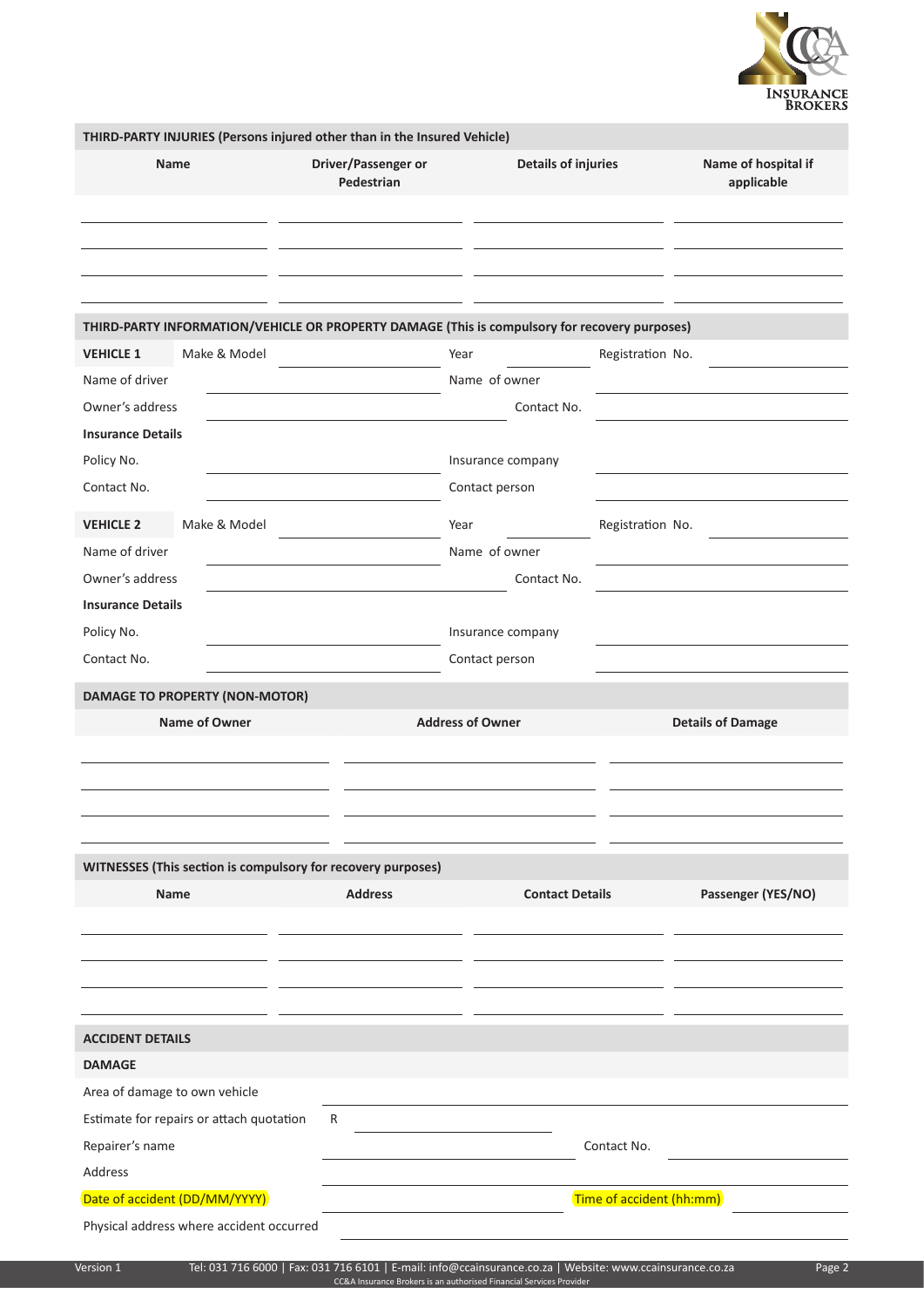

| Speed:                                                          |            |        |             |         |                  |        |                                               |                 |           |  |  |  |
|-----------------------------------------------------------------|------------|--------|-------------|---------|------------------|--------|-----------------------------------------------|-----------------|-----------|--|--|--|
| Before accident                                                 |            |        |             |         | Moment of impact |        |                                               |                 |           |  |  |  |
| Conditions: (please mark)                                       |            |        |             |         |                  |        |                                               |                 |           |  |  |  |
| Weather                                                         | <b>WET</b> | $(\ )$ | <b>DRY</b>  | $( \ )$ | Visibility       | GOOD   | $\left( \begin{array}{c} \end{array} \right)$ | POOR            |           |  |  |  |
| Road surface                                                    | <b>TAR</b> |        | <b>DIRT</b> |         | Width of road    | SINGLE | ○                                             | <b>MULTIPLE</b> |           |  |  |  |
| <b>Street lighting</b>                                          | <b>YES</b> |        | <b>NO</b>   |         |                  |        |                                               |                 |           |  |  |  |
| <b>Police details:</b>                                          |            |        |             |         |                  |        |                                               |                 |           |  |  |  |
| Did the police attend the scene?                                |            |        |             |         |                  |        | YES                                           | ( )             | <b>NO</b> |  |  |  |
| Name of police/traffic officer who recorded details of accident |            |        |             |         |                  |        |                                               |                 |           |  |  |  |
| Police station                                                  |            |        |             |         | Reference No.    |        |                                               |                 |           |  |  |  |
| Was the driver tested for alcohol/drugs?                        |            |        |             |         |                  |        | <b>YES</b>                                    | ( )             | <b>NO</b> |  |  |  |
| <b>Full description of accident</b>                             |            |        |             |         |                  |        |                                               |                 |           |  |  |  |
|                                                                 |            |        |             |         |                  |        |                                               |                 |           |  |  |  |
|                                                                 |            |        |             |         |                  |        |                                               |                 |           |  |  |  |
|                                                                 |            |        |             |         |                  |        |                                               |                 |           |  |  |  |
|                                                                 |            |        |             |         |                  |        |                                               |                 |           |  |  |  |
|                                                                 |            |        |             |         |                  |        |                                               |                 |           |  |  |  |
|                                                                 |            |        |             |         |                  |        |                                               |                 |           |  |  |  |
|                                                                 |            |        |             |         |                  |        |                                               |                 |           |  |  |  |
|                                                                 |            |        |             |         |                  |        |                                               |                 |           |  |  |  |
|                                                                 |            |        |             |         |                  |        |                                               |                 |           |  |  |  |
|                                                                 |            |        |             |         |                  |        |                                               |                 |           |  |  |  |
| <b>Sketch of accident</b>                                       |            |        |             |         |                  |        |                                               |                 |           |  |  |  |

(Please show clearly the point of impact and indicate the direction of travel by arrows. Give details of any road safety signs or warning signs in vicinity of scene of accident.)